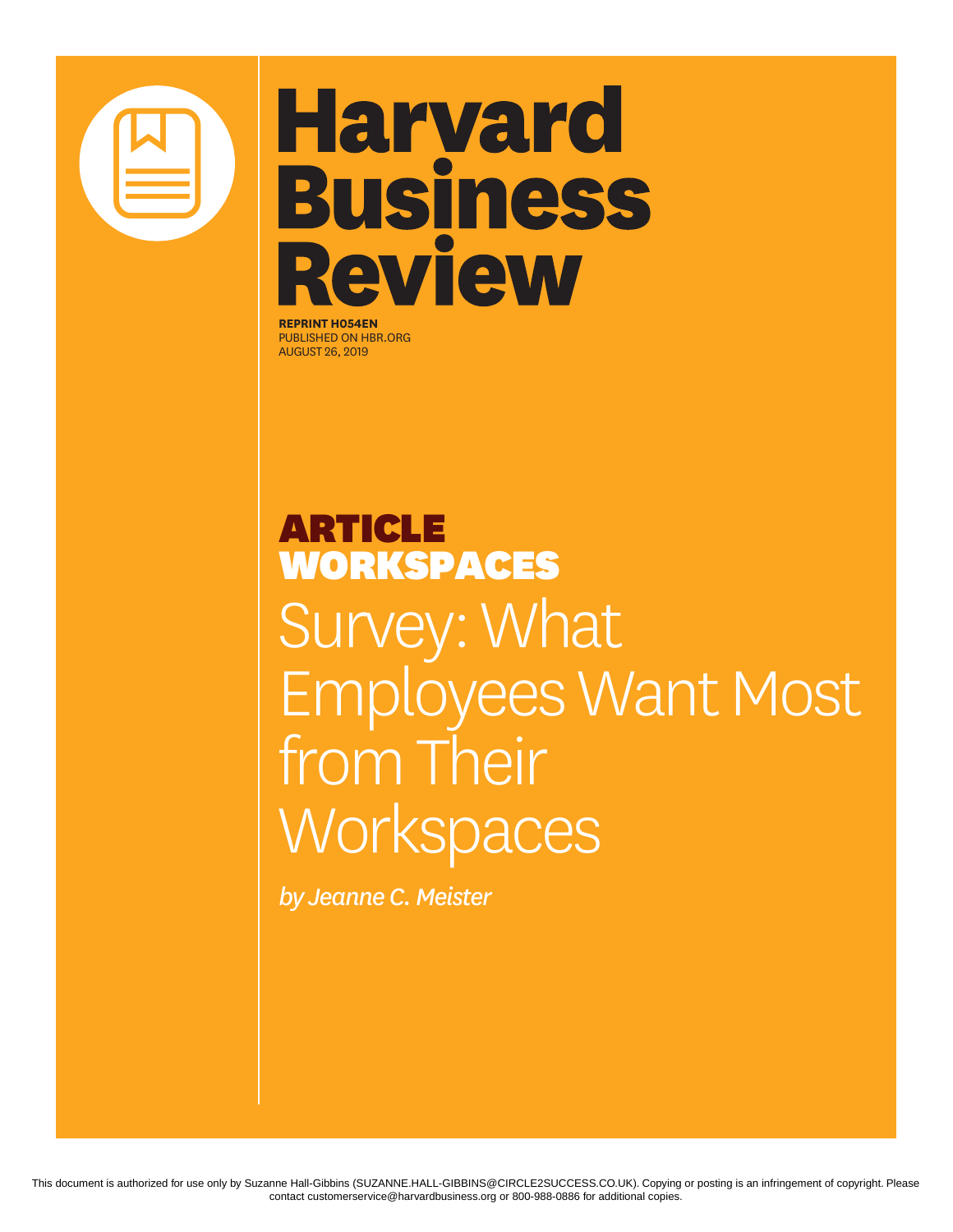

#### WORKSPACES

### **Survey: What Employees Want Most from Their Workspaces**

by Jeanne C. Meister **AUGUST 26, 2019**



*LAURENCE DUTTON/GETTY IMAGES*

In an effort to support a healthier and more productive workforce, employers across the country are expected to spend an average of [\\$3.6 million on wellness programs in 2019](https://www.businessgrouphealth.org/news/nbgh-news/press-releases/press-release-details/?ID=355). Think onsite gyms. Standing desks. Meditation rooms. Nursing hotlines. These are just [some of the benefits](https://www.shrm.org/hr-today/trends-and-forecasting/research-and-surveys/Documents/2018%20Employee%20Benefits%20Report.pdf) companies are investing in.

But is any of it paying off?

COPYRIGHT © 2019 HARVARD BUSINESS SCHOOL PUBLISHING CORPORATION. ALL RIGHTS RESERVED. 2

This document is authorized for use only by Suzanne Hall-Gibbins (SUZANNE.HALL-GIBBINS@CIRCLE2SUCCESS.CO.UK). Copying or posting is an infringement of copyright. Please contact customerservice@harvardbusiness.org or 800-988-0886 for additional copies.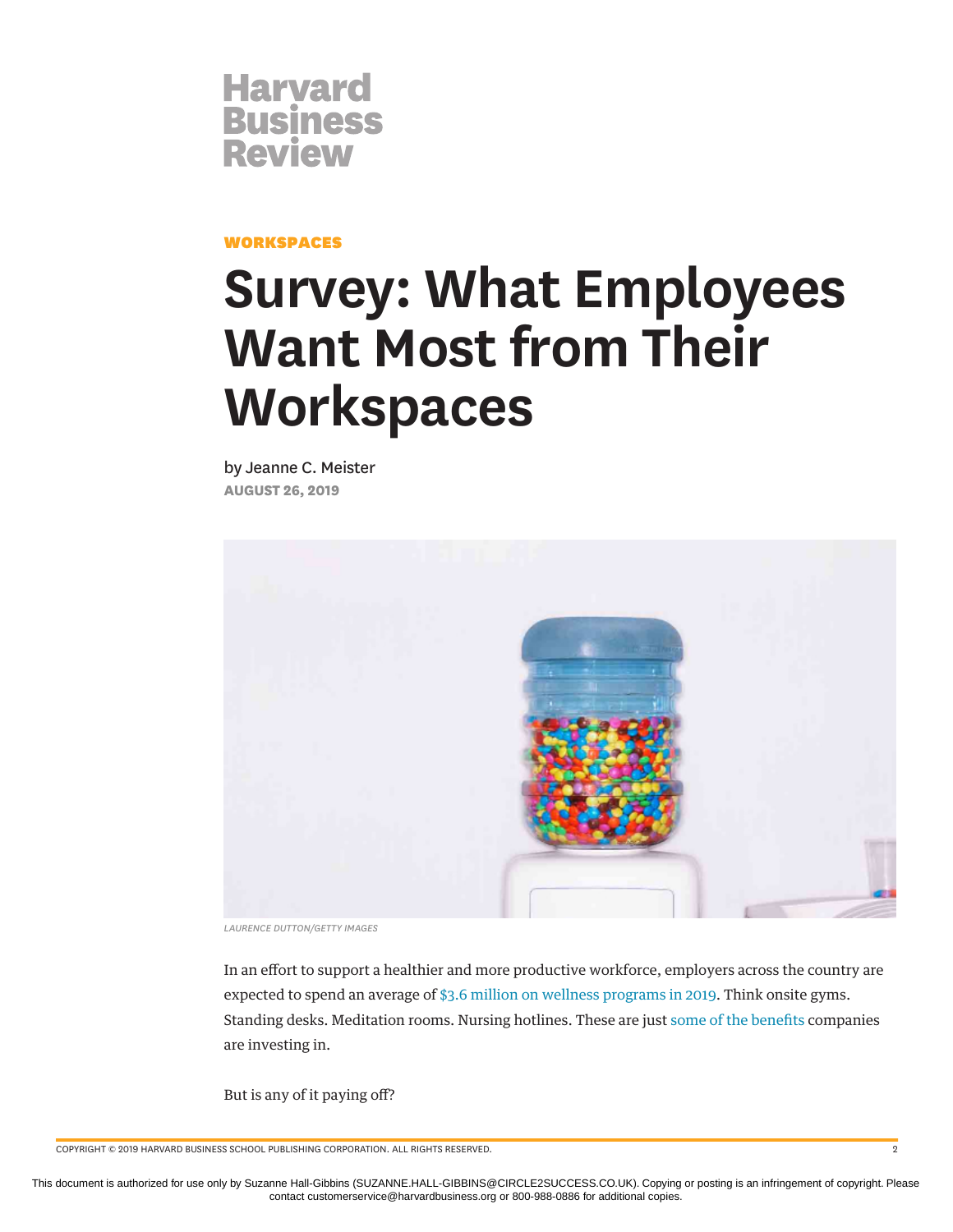The results of a [recent Harvard study](https://news.harvard.edu/gazette/story/2019/04/workplace-wellness-programs-yield-unimpressive-results-in-short-term/) suggest that wellness programs, offered by 80% of large U.S. companies, yield unimpressive results — and our findings mirror this. [Future Workplace](https://futureworkplace.com/) and [View](https://view.com/) recently [surveyed 1,601 workers across North America](https://futureworkplace.com/future-workplace-wellness-study/) to figure out which wellness perks matter to them most and how these perks impact productivity.

Surprisingly, we found employees want the basics first: better air quality, access to natural light, and the ability to personalize their workspace. Half of the employees we surveyed said poor air quality makes them sleepier during the day, and more than a third reported up to an hour in lost productivity as a result. In fact, air quality and light were the biggest influencers of employee performance, happiness, and wellbeing, while fitness facilities and technology-based health tools were the most trivial.

Organizations have the power to make improvements in these areas, and they need to, both for their workers and themselves. A high-quality workplace — one with natural light, good ventilation, and comfortable temperatures — can [reduce absenteeism](https://stok.com/wp-content/uploads/2018/10/stok_report_financial-case-for-high-performance-buildings.pdf) up to four days a year. With [unscheduled](https://business.dailypay.com/blog/absent-employees) [absenteeism costing companies](https://business.dailypay.com/blog/absent-employees) an estimated \$3,600 annually per hourly worker and \$2,650 each year for salaried workers, this can have a major impact on your bottom line.

[Other research](https://www.gartner.com/en/documents/3887664) finds that employees who are satisfied with their work environments are 16% more productive, 18% more likely to stay, and 30% more attracted to their company over competitors. Two-thirds of our survey respondents said that a workplace focused on their health and wellbeing would make them more likely to accept a new job or keep the job they have. This means that companies willing to adapt to an employee-centric view of workplace wellness will not only increase their productivity, they will also improve their ability to attract and retain talent.

To get started, here are three steps you can take to improve your work environments and the wellbeing of your employees:

**1. Stop spending money on pointless office perks.** A good rule of thumb is to never assume that you know what your employees want — but instead, find ways to ask them. If more employers did, they might put less emphasis on office perks that only a minority of employees will take advantage of (like an onsite gym), and more on changes in the workplace environment that impact all employees (like air quality and access to light).

The number one environmental factor cited in our survey was better air quality. Fifty-eight percent of respondents said that fresh, allergen-free air would improve their wellness. Fifty percent said they would work and feel better with some view of the outdoors, while one third said they would want the ability to adjust the temperature in their workspace. Only one in three survey respondents characterized their office temperature as ideal.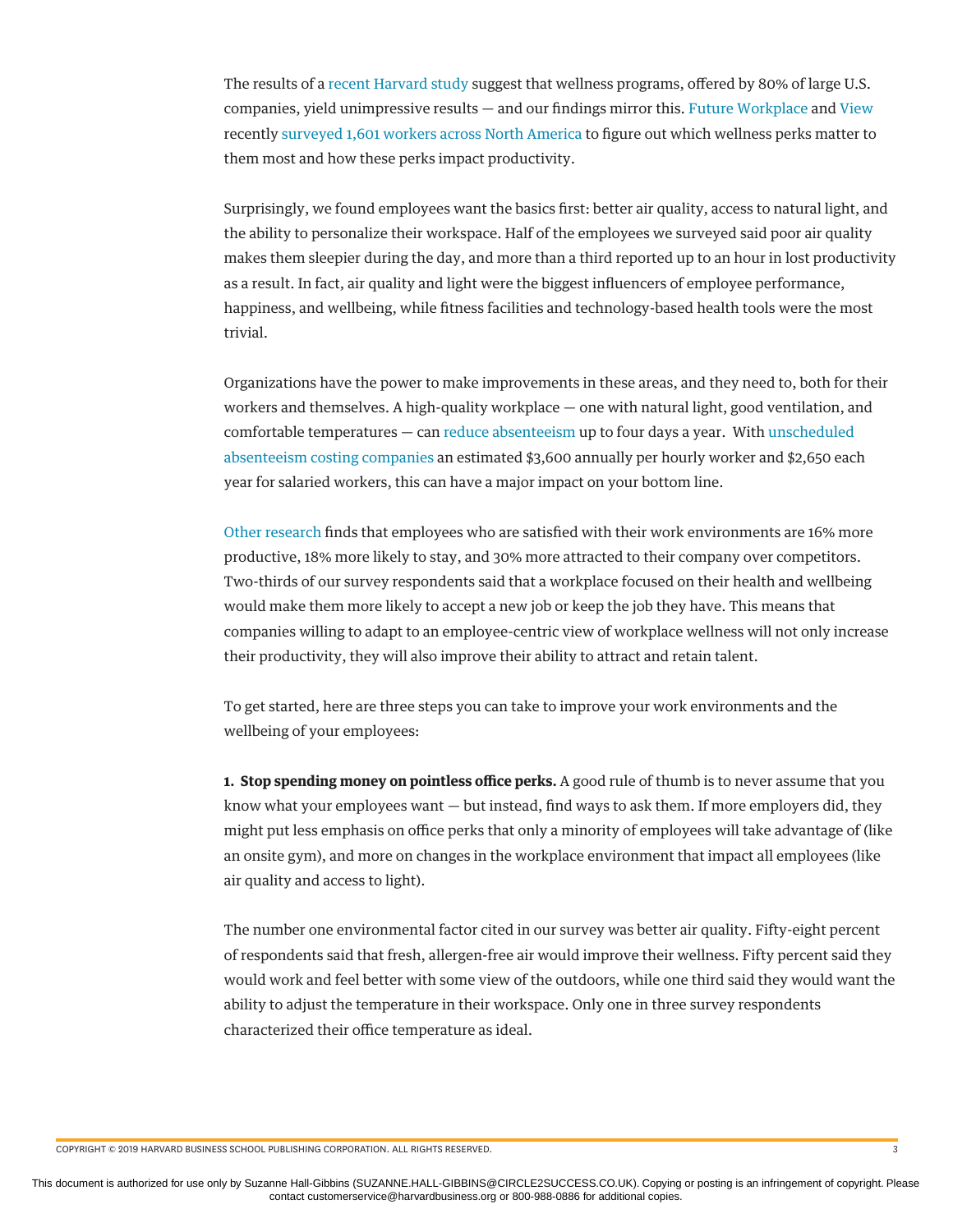### **Workplace Wellness Perks That Matter to Employees**

A survey of 1,600 workers reveals that air and light matter much more than tech-based health tools.

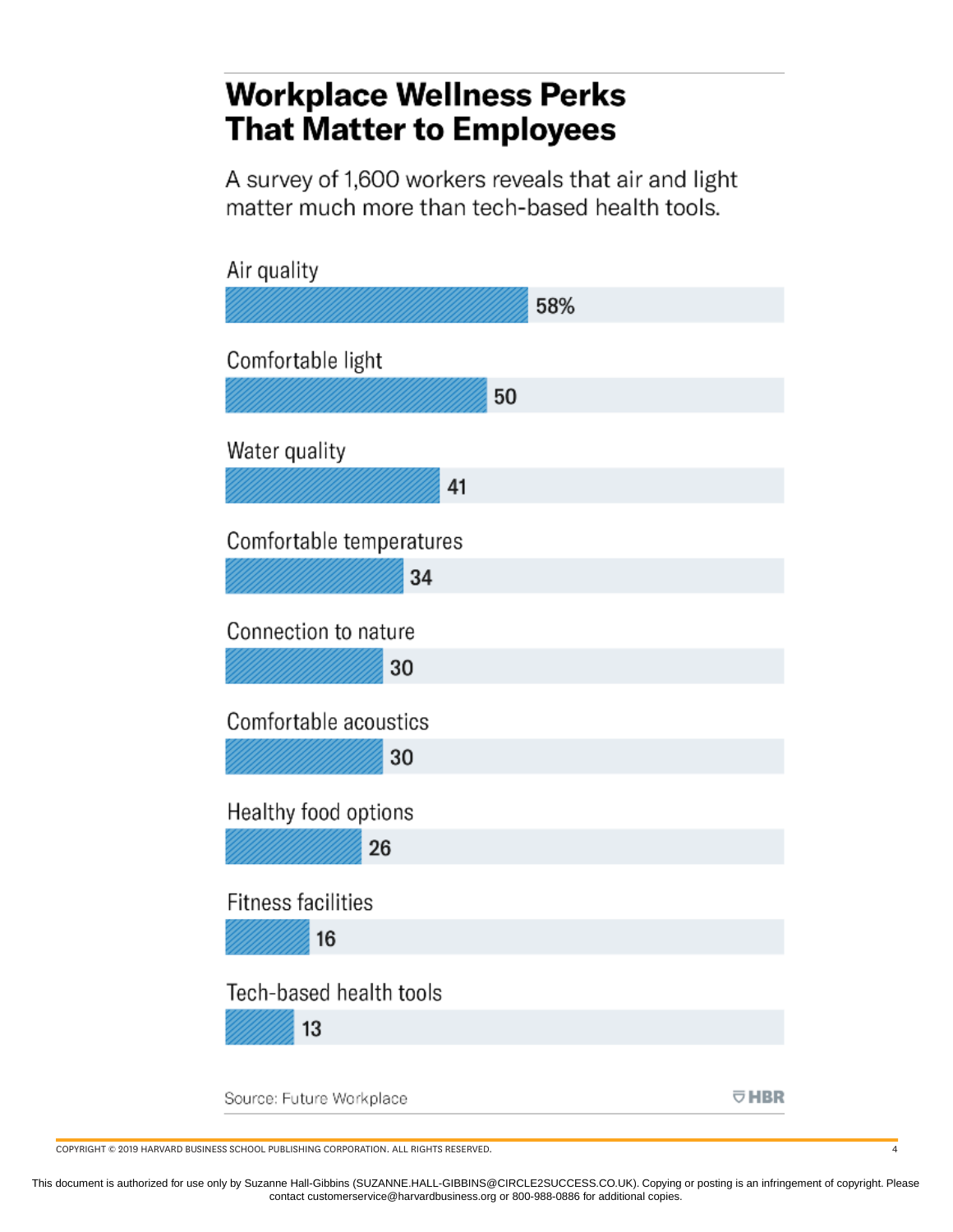Noise distractions bothered more than a third of those surveyed, impacting their ability to concentrate. Employees said sounds like phones ringing, typing on keyboards, and distractions from coworkers all impacted their concentration.

Almost half of our respondents wanted to see their companies improve these environmental factors, and in many instances, more than they wanted to be offered office perks. The first step, then, is to take a look at where you are spending your money, and consider cutting expenses that aren't worth the cost.

**2. Personalize when possible.** We've all gotten used to personalizing our outside-of-work lives. We binge the shows we want to watch and listen to the music we like to hear, even if our partners or friends have different preferences. We adjust our thermostats without having to get up off our couches, and dim our lights to our level of satisfaction.

Employees are beginning to expect these same privileges in the workplace. Our survey revealed that employees, by a margin of 42% to 28%, would rather be able to personalize their work environment than opt for unlimited vacation. Specifically, what employees want to personalize:

- **Workspace temperature:** Nearly half want an app that will let them set the temperature in their workspace.
- **Overhead and desk lighting:** One-third want to control their overhead and desk lighting, as well as the levels of natural light streaming in.
- **Noise levels:** One-third would like to "soundscape" their workspace.

While these asks may sound exclusive to the personal offices of higher-ups — they're not. [Hewlett](https://www.bizjournals.com/sanjose/news/2019/04/30/hpe-new-hq-north-san-jose.html#g/452907/13) [Packard Enterprise h](https://www.bizjournals.com/sanjose/news/2019/04/30/hpe-new-hq-north-san-jose.html#g/452907/13)eadquarters is just one example of a company that has managed to help employees control the noise level in an open floor plan. Their building was actually designed to manage ambient sound in order to reduce worker distractions. Some companies like, [Regeneron](https://dailyvoiceplus.com/westchester/westchester-business-journal/real-estate/regeneron-goes-high-tech-with-smart-windows/773017/) [Pharmaceuticals,](https://dailyvoiceplus.com/westchester/westchester-business-journal/real-estate/regeneron-goes-high-tech-with-smart-windows/773017/) have gone a step further, allowing employees to control the amount of natural light streaming in through the glass of their office windows with a cell phone app.

But for organizations that don't want to invest in a completely new building, there is a more organic route. [Cisco,](https://www.cisco.com/c/en/us/about/cisco-on-cisco/collaboration/connected-workplace-web.html) for example, has managed the acoustic levels in their space by creating a floor plan without assigned seating that includes neighborhoods of workspaces designed specifically for employees collaborating in person, remotely, or those who choose to work alone.

This same strategy applies to light or temperature. You can position employees who want a higher temperature and more light around the edge of your floor plan, and those who like it quieter and cooler in the core.

**3. Create a holistic view of workplace wellness.** When deciding what changes to make to your organization, remember that workplace wellness is not just about the physical health of your